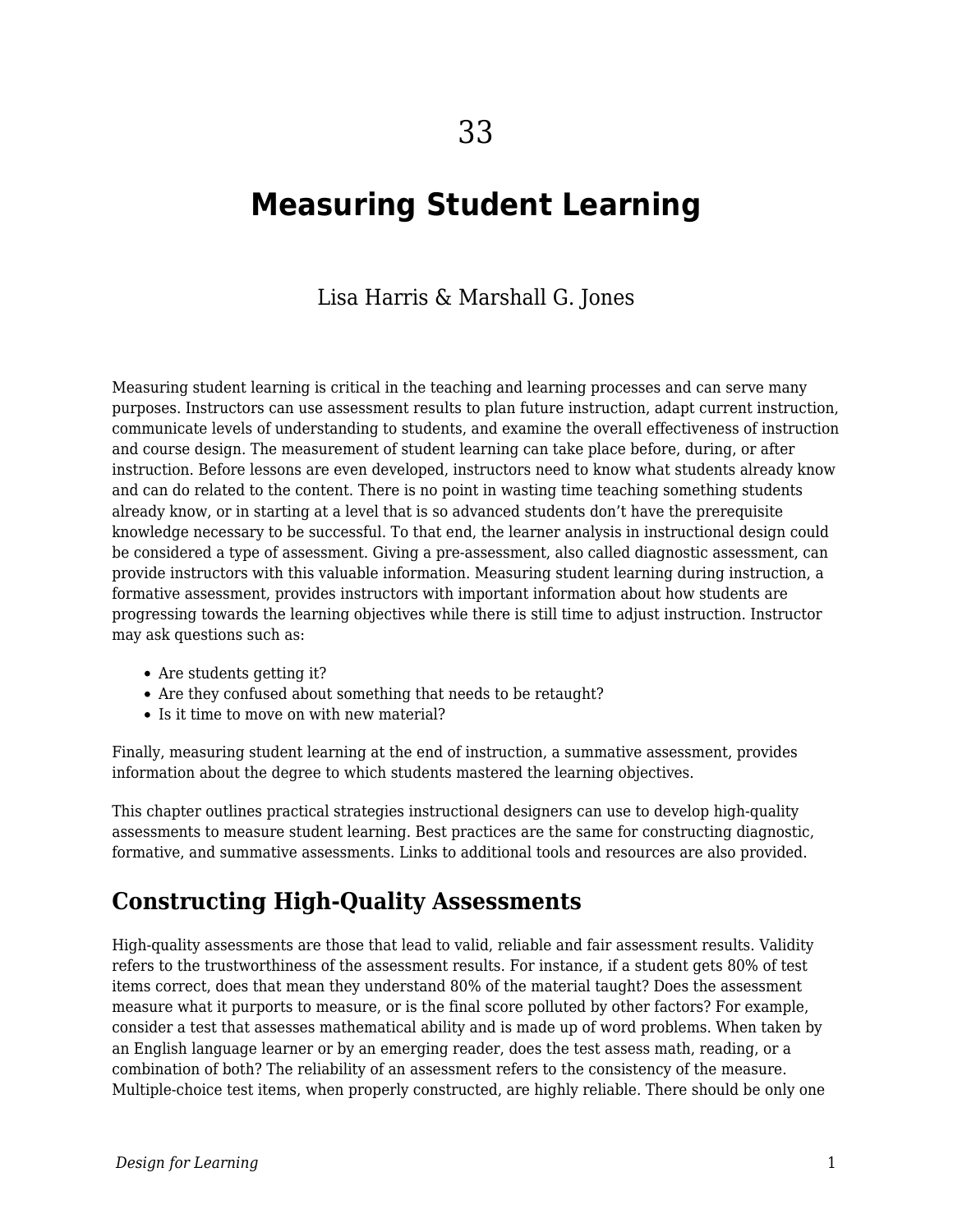correct answer and it is easy to grade. Essay items or performance assessments, on the other hand, are more subjective to grade. Finally, the extent to which an assessment is fair is a characteristic of a high-quality assessment. Fairness is the degree to which an assessment provides all learners an equal opportunity to learn and demonstrate achievement. While some aspects of validity and reliability can be measured through statistical analysis, it is uncommon that such complex measurement procedures are used for typical classroom assessments. Attending to best practices in assessment alignment and test item and assessment construction helps instructional designers increase the validity, reliability, and fairness of assessment instruments.

# **Assessment Alignment**

One of the most important concepts in assessment is alignment. It is critical that assessments and assessment items are aligned with goals and objectives. It is impossible to determine the extent to which learners have met course or workshop goals and objectives if their knowledge and skills have not been assessed. Assessment alignment tables and test blueprints are two tools instructional designers can use to align assessments and assessment items with learning objectives.

## **Learning Taxonomies and Learning Objectives**

Learning taxonomies assists instructional designers in constructing both learning objectives and assessment items. Bloom's Revised Taxonomy and Webb's Depth of Knowledge (DOK) are two frameworks commonly used by educators to categorize the academic rigor of an assessment as a whole or individual assessment items. To increase the content validity of an assessment, the complexity of the individual test questions should align with the level of knowledge or skill specified in the learning goal. If a learning objective states that a student compares and contrasts information, it is not appropriate for test items to simply ask students to recall information. Likewise, if the learning goal states that students will be able to synthesize information, a paper-and-pencil test will likely not be a sufficient measure of that skill.

Bloom's Revised Taxonomy divides learning into three domains: cognitive, affective, and psychomotor (Anderson et al., 2001). This chapter focuses on the cognitive domain which consists of six levels that vary in complexity. The three lower levels (remembering, understanding, and applying) are referred to as lower order thinking skills also called LOTS. The top three (analyzing, evaluating, and creating) are referred to as higher order thinking skills, or HOTS. Lists of verbs associated with each of these levels are readily available on the web and are very instrumental in helping instructional designers write measurable learning objectives and test questions that go beyond recalling definitions. (For an example, see: [https://edtechbooks.org/-EZbp.](https://www.teachthought.com/critical-thinking/249-blooms-taxonomy-verbs-for-critical-thinking/))

Similar to Bloom, Webb divides levels of knowledge into increasingly complex categories. These include recall and reproduction, skills and concepts, strategic thinking, and extended thinking (Webb, 1999). Student tasks range from a student being able to recall facts to synthesizing information from a variety of sources. A description of tasks at each level can be found online at [https://edtechbooks.org/-bVW.](https://blog.edmentum.com/webb%E2%80%99s-depth-knowledge-framework-basics) These descriptions can help instructional designers design assessment tasks that range in complexity.

## **Assessment Alignment Tables**

Regardless of the assessment method, instructional designers can ensure that learning goals,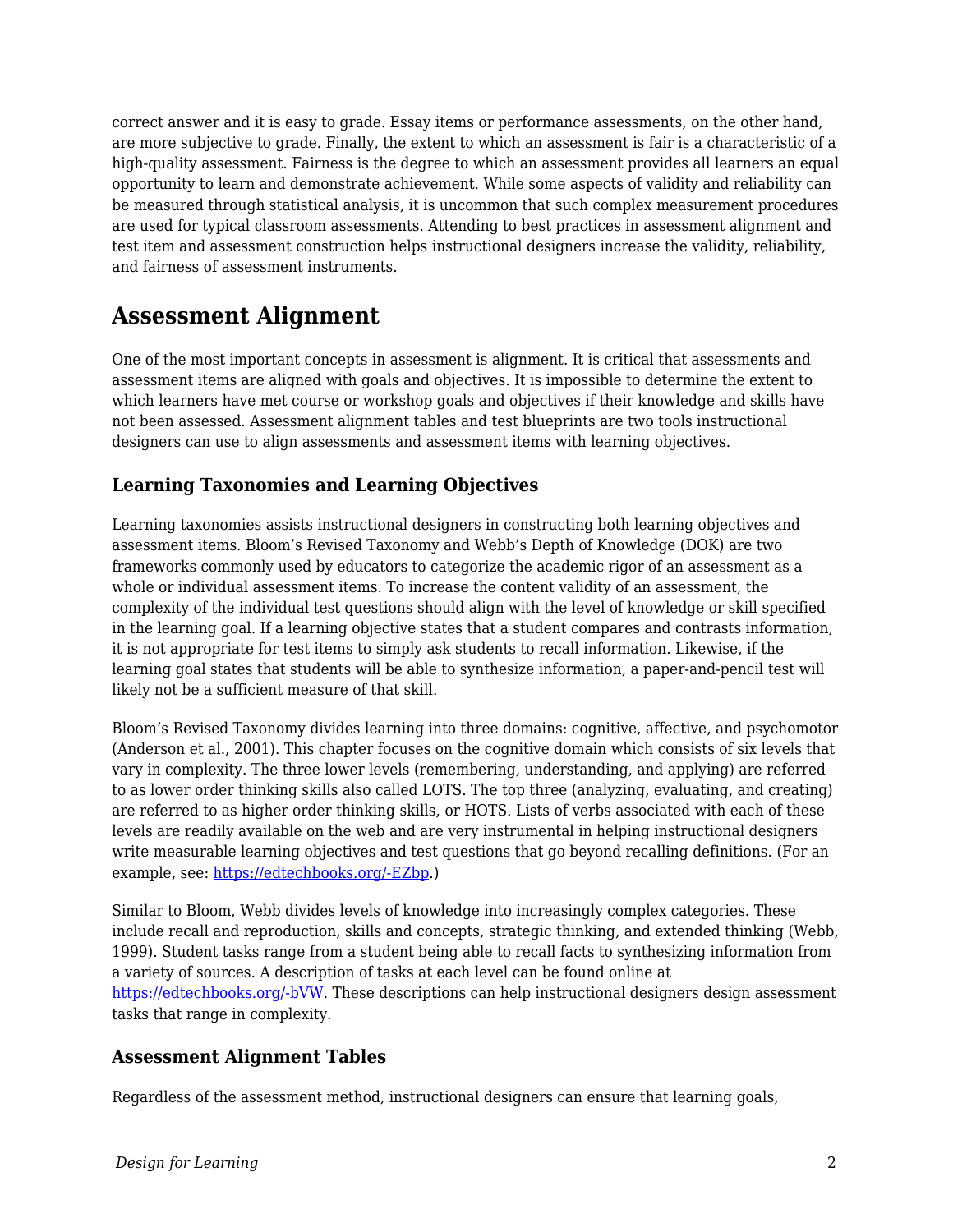objectives, and assessments align by creating an alignment table. In the example below, course goals, student learning outcomes, and assessments are aligned in a table. This example is from a college level course on teaching with technology for pre-service teachers. This table indicates there is at least one learning objective aligned with each course goal and at least one assessment method aligned with each objective. If you find that a particular learning objective isn't being assessed, you can go back and develop an assessment to measure the learner's progress. A link to an Assessment Alignment Table Template is provided at the end of this chapter in the Additional Resources list.

#### **Table 1**

*Example Assessment Alignment Table*

| <b>Course Goal</b>                                                                                          | <b>Student Learning Objective (SLO)</b>                                                                                                                                                                  | Assessment(s)                                  |
|-------------------------------------------------------------------------------------------------------------|----------------------------------------------------------------------------------------------------------------------------------------------------------------------------------------------------------|------------------------------------------------|
| Plan and implement meaningful<br>learning opportunities that<br>engage learners in the                      | SLO1. Develop a technology integrated<br>activity plan that meets the needs of<br>diverse learners (e.g. ELL, at-risk, gifted,<br>appropriate use of technology to learners with learning disabilities). | Technology Integration<br>Portfolio            |
| meet learning outcomes.                                                                                     | SLO <sub>2</sub> . Explain how and why to use<br>technology to meets the needs of diverse<br>learners (e.g. ELL, at-risk, gifted, students<br>with learning disabilities).                               | Technology Integration<br>Portfolio<br>Midterm |
| Use technology to implement<br>Universal Design for Learning.                                               | SLO3. Describe the elements of UDL<br>included in the technology integrated<br>activity.                                                                                                                 | Technology Integration<br>Portfolio            |
| Model and require safe, legal,<br>ethical, and appropriate use of<br>digital information and<br>technology. | SLO4. Describe legal, ethical, cultural, and Midterm<br>societal issues related to technology.                                                                                                           | Final                                          |

#### **Table of Specifications**

In addition to creating an alignment table for all assessments in the entire course, instructional designers can also create a table of specifications, or test blueprint, to align individual test items to course objectives. A table of specifications aligns the learning objective, all items on a single test, and the level of knowledge being assessed. This is evidence of content validity. This also helps the instructional designer see if the test includes items related to all the learning goals, and if the assessment items are written to elicit knowledge at the appropriate level of complexity. If you find that you have too many questions about one topic or not enough about another, or that you are only asking lower level questions when the learning objective is focused on higher order thinking skills, the test can be edited accordingly. The figure below shows a test blueprint for a 12-item test about assessment. Each number represents the question number on the test. A link to a Table of Specifications Template is provided at the end of this chapter in the Additional Resources list.

#### **Table 2**

*Sample Test Blueprint for a 12 Item Test*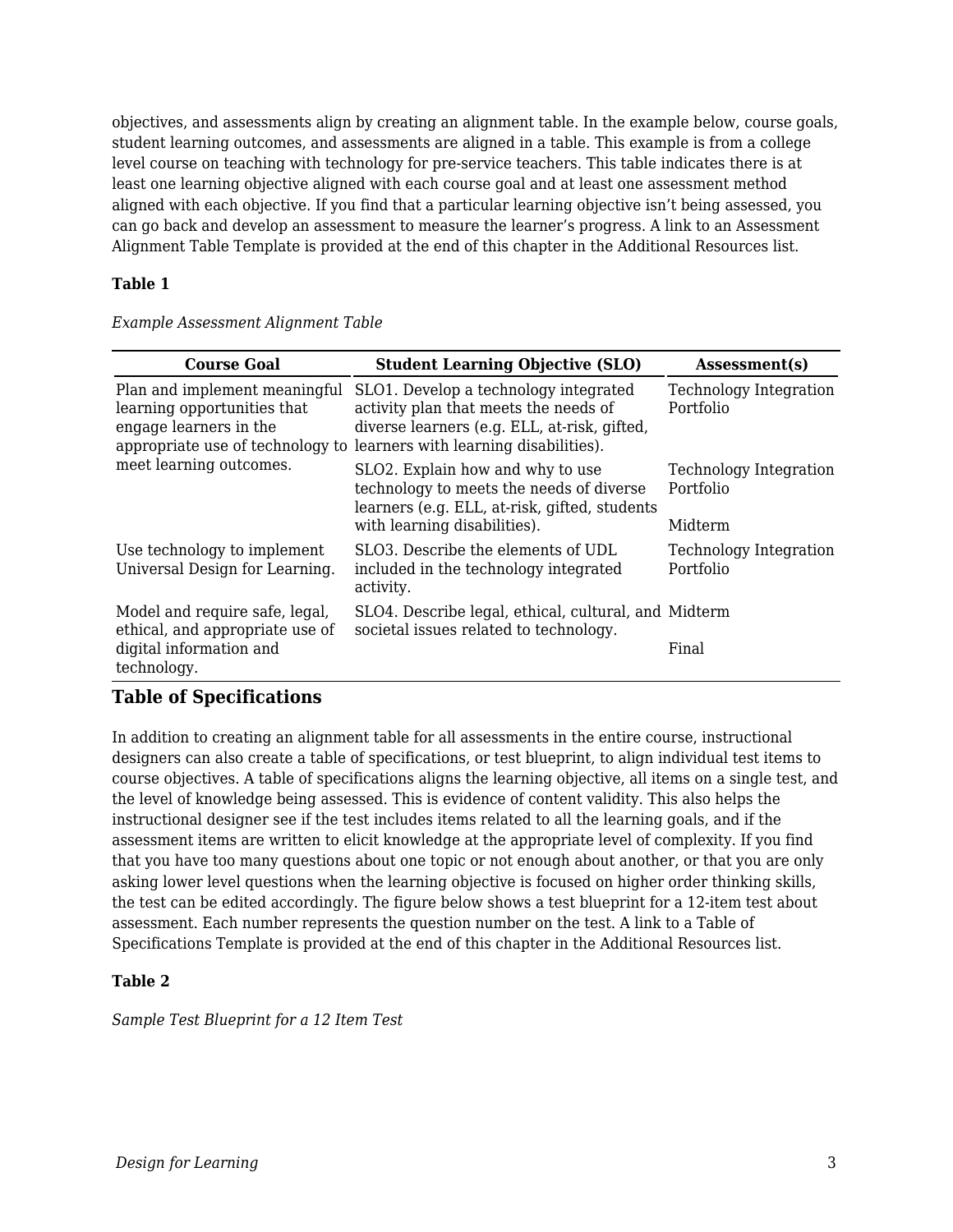|                                                                                                | <b>Level of Knowledge</b> |                                 |
|------------------------------------------------------------------------------------------------|---------------------------|---------------------------------|
| <b>Learning objective</b>                                                                      |                           | <b>Lower Order Higher Order</b> |
| Analyze learning objectives in terms of format, specificity,<br>reasonableness, and alignment. | 1.2                       | 8.12                            |
| Explain the importance of alignment when designing lessons and<br>assessments.                 | 3.5                       | 10                              |
| Compare and contrast reliability and validity of classroom assessment 4, 6, 7                  |                           | 11, 9                           |

# **Assessment Formats**

Common assessment formats include multiple-choice and essay questions, observation, oralquestioning, and performance-based assessments. This chapter focuses on paper-and-pencil tests and performance assessments. Best practices in constructing each are described below. These guidelines help increase the validity, reliability, and fairness of assessments.

# **Multiple-Choice Best Practice Guidelines**

Multiple-choice items are very easy to grade (assuming there is only one correct answer) but very difficult to write. Coming up with plausible distractors, or the incorrect responses, is the hardest part. If some answer choices aren't plausible (ones that are meant to be funny, for example), the probability that a student will be able to guess the correct answer increases. It is also difficult, but not impossible, to write multiple-choice questions that assess higher-order thinking skills. Tips for constructing multiple-choice test questions that assess HOTS are provided below.

- 1. All answer choices should be similar in length and grammatically correct in relation to the item stem.
- 2. Avoid "all of the above", and "none of the above" answer choices.
- 3. Avoid confusing combinations of answer choices such as "A and B"; "B and C"; "A, B and C but not D".
- 4. Avoid negatively stated stems. If you must use them, bold the negative word to make it what you are asking clearer to the learner.
- 5. Avoid overlapping answer choices. (This most commonly occurs with number choices.)
- 6. The item stem should make sense on its own and not contain any extraneous information.
- 7. Don't include any clues in the item stem that would give the answer away.
- 8. Don't include too many answer choices. Typically, multiple choice questions contain four options.
- 9. Ensure the correct answer is the best answer.
- 10. Randomize the order of the correct answers.

#### **Table 3**

*Examples of Poor and Improved Items*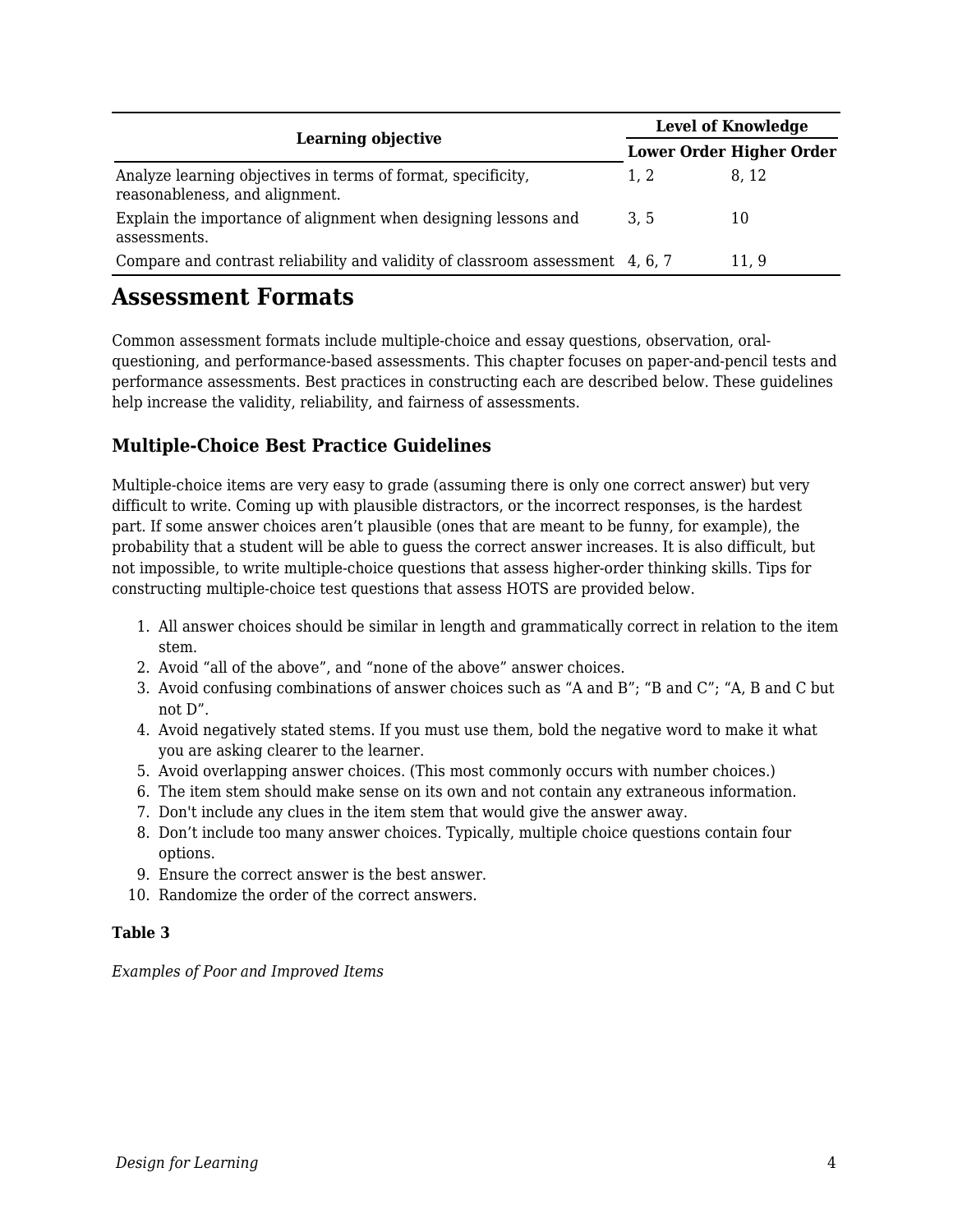| <b>Poor Item</b>                                                                                                                                                                                                                                                                                                                                                                 | <b>Improved Item</b>                                                                                                                                                                                                                                                  | <b>Explanation</b>                                                                                                                                                                                                                                                                                                                                                                                             |
|----------------------------------------------------------------------------------------------------------------------------------------------------------------------------------------------------------------------------------------------------------------------------------------------------------------------------------------------------------------------------------|-----------------------------------------------------------------------------------------------------------------------------------------------------------------------------------------------------------------------------------------------------------------------|----------------------------------------------------------------------------------------------------------------------------------------------------------------------------------------------------------------------------------------------------------------------------------------------------------------------------------------------------------------------------------------------------------------|
| If a boy is swimming two<br>miles an hour down a river<br>that is polluted and<br>contains no fish and the<br>river is flowing at the rate<br>of three miles per hour in<br>the same direction as the<br>boy is swimming, how far<br>will the boy travel in two<br>hours?<br>a. four miles<br>b. six miles<br>c. ten miles<br>d. twelve miles                                    | A boy is swimming two<br>miles per hour down a<br>river relative to the<br>water. The water is<br>flowing at the rate of<br>three miles per hour.<br>How far will the boy<br>travel in two hours?<br>a. four miles<br>b. six miles<br>c. ten miles<br>d. twelve miles | The poor item contains extraneous information<br>and a confusing sentence structure. In the<br>improved item, the extraneous information was<br>removed. In addition, the prompt was broken<br>up into several sentences and the actual<br>question stands on its own.                                                                                                                                         |
| Which one of the following<br>is not a safe driving<br>practice on icy roads?<br>a. accelerating slowly<br>b. jamming on the brakes<br>c. holding the wheel firmly<br>d. slowing down gradually                                                                                                                                                                                  | All of the following are<br>safe driving practices<br>on icy roads EXCEPT<br>a. accelerating slowly.<br>b. jamming on the<br>brakes.<br>c. holding the wheel<br>firmly.<br>d. slowing down<br>gradually.                                                              | When reading the poor item, a test taker may<br>not recognize that they are being asked to pick<br>a non-example of a safe driving practice. In the<br>improved item, the word "except" is in all caps<br>and underlined to call attention to what is<br>being asked.                                                                                                                                          |
| In most commercial<br>publishing of a book, galley galley proofs are most<br>proofs are most often used<br>1. page proofs precede<br>galley proofs for minor<br>editing.<br>2. to help isolate minor<br>defects prior to printing of<br>page proofs.<br>3. they can be useful for<br>major editing or rewriting.<br>4. publishers decide<br>whether book is worth<br>publishing. | In publishing a book,<br>often used to<br>1. aid in minor editing<br>after page proofs.<br>2. isolate minor defects<br>prior to page proofs.<br>3. assist in major<br>editing or rewriting.<br>4. validate menus on<br>large ships.                                   | In the poor item, each answer choice is not<br>grammatically correct in relation to the item<br>stem. Often, a test taker can pick out the<br>correct answer choice because it is the only<br>one that is grammatically correct and not<br>because they actually knew the answer. In the<br>improved item, the item stem and answer<br>choices have been edited so that they are all<br>grammatically correct. |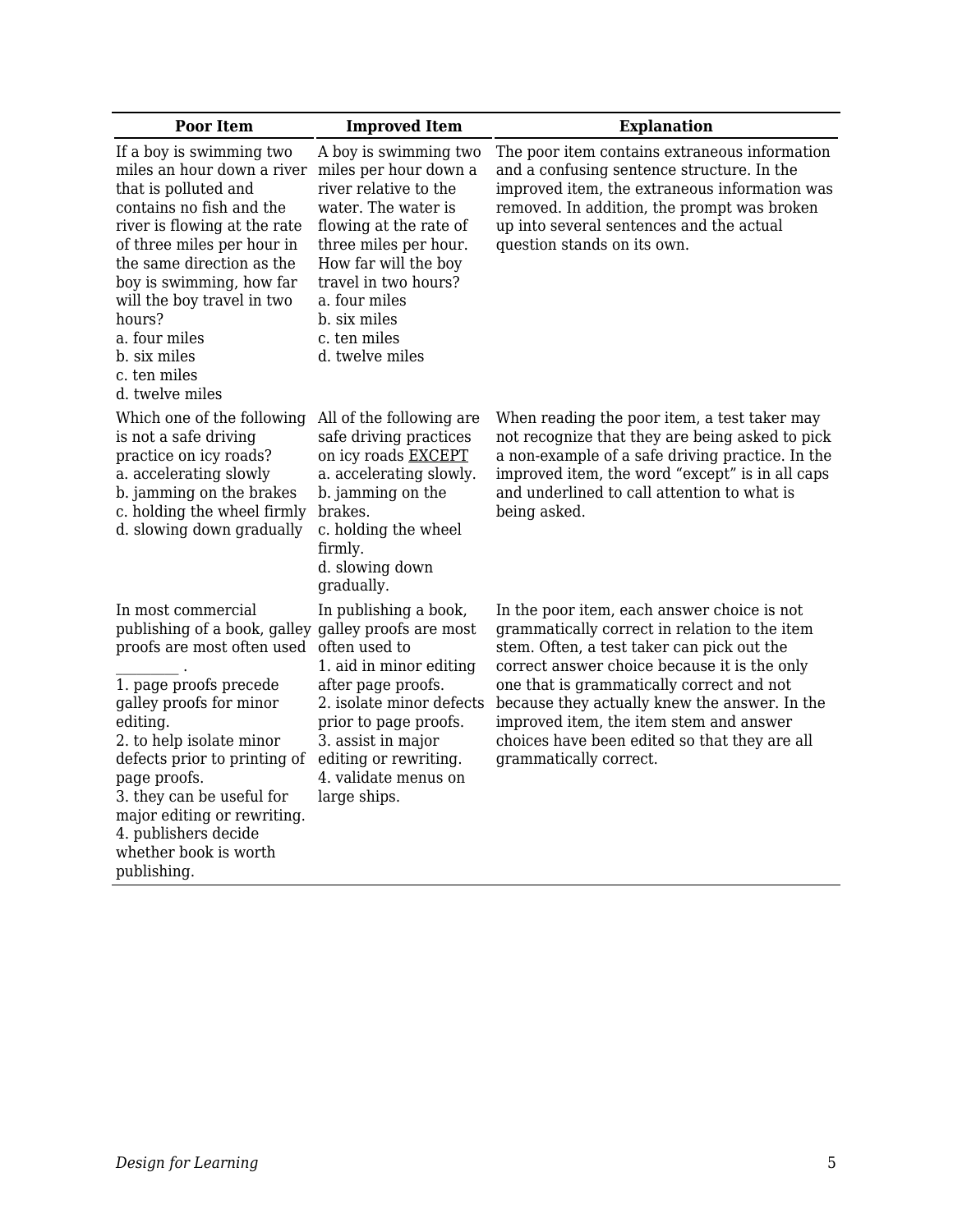## **Tips for Writing Higher Order Thinking Multiple-Choice Questions**

**Tip 1**: Use scenarios or provide examples that are new to learners. This allows you to ask learners to do more than simply recognize the correct answer. (Note that this can be problematic if you are assessing struggling readers or ESL learners. Know your audience!)

**Tip 2**: Develop multiple-choice questions around a stimulus you provide such as a map, graph, diagram, or reading passage. These are called interpretive exercises. Interpretive exercises include a set of data or information and a series of multiple-choice questions having answers that are dependent upon the information given.

## **Best Practice Guidelines for Writing Essay Items**

Essay questions are a good way to assess deep understanding and reasoning skills. Students can provide more in-depth answers in essay questions. Essay questions are also much easier to write than multiple-choice items. They are, however, harder to grade. Below are best practice guidelines for constructing and grading essay items and some real-world examples.

- Select the most important content in the workshop or unit to assess with essay times. Using essay items limits the amount of content you can cover on any one test because they take more time for a learner to answer. If one topic is less important than another, consider only asking multiple-choice questions about it.
- Write the prompt to focus learners on the key ideas they should address in their response. For example, tell learners how many reasons should they give, or how many examples should they provide. Stating directly what you want means that the learner doesn't have to try to interpret how much is enough.
- Break multi-faceted questions up into individual items. If the question is very long, make it more than one essay question on the test. This helps focus both the test taker and the grader.
- Include scoring criteria with the prompt and assign appropriate point values. If you want someone to provide three reasons why the Renaissance began in Italy, decide how many points each reason should count and make that clear to the learner. It is very difficult to objectively grade an essay question worth 10 or 20 points without first determining the grading criteria.
- Only include essay items that require higher-order thinking. Essay questions are too time consuming to grade. If it can be assessed with a multiple-choice question instead, don't waste valuable time reading essay answers.
- Avoid allowing learners to select which essay items they answer. This keeps learner scores comparable. If learners can choose which essay questions to answer, the test is not assessing the same thing for all students.

Note: Essay items can also be assessed with rubrics. See Performance Assessments and Rubric Development for more information on how to construct a rubric.

## **Essay Item Examples**

Below are examples of high- and low-quality essay items. Note that the high quality examples include explicit instructions about what needs to be included in the answer. In addition, how the points will be allocated is clear. The low quality essay items are both very broad in scope. A test taker could easily answer the question without touching on any of the topics the instructor wanted them to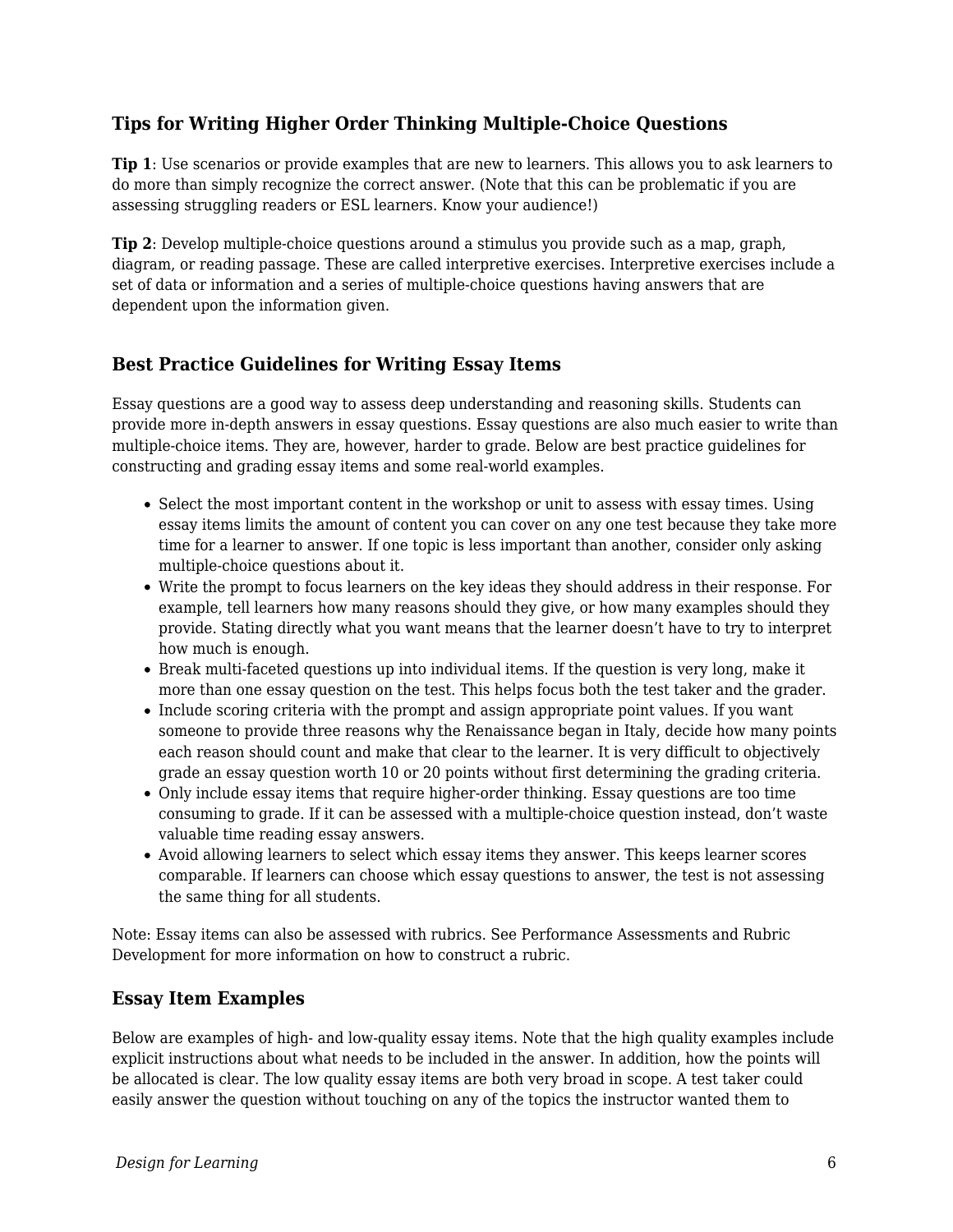include in their answer. In addition, it isn't clear to the test taker or the instructor how the points are allocated. This can lead to inconsistencies in grading.

#### **High-Quality Examples**

1. Proof 1: Given ABC is equilateral, and BD is the angle bisector of angle ABC. Prove that the measure of angle ADB and angle CDB is equal to 90 degrees. Provide the statement and reason for each step using the two-column proof format. (1/2 point for each correct statement and 1/2 point for each correct reason given. 8 total points.)



2. Compare and contrast large-scale assessment and classroom assessment on the dimensions of frequency and nature of feedback. (2 points frequency, 2 points feedback. 4 total points)

#### **Low-Quality Examples**

- 1. Explain weather and climate. (20 points)
- 2. Describe the three principles of Universal Design for Learning. Do you believe they should be used to guide instruction? Why or why not? (10 points)

#### **Best Practice Guidelines in Developing Performance-Based Assessments**

Performance-based assessment allows learners to apply knowledge and skills in authentic situations. Performance-based assessment results in the creation of a performance or a product. Performance examples include public speaking, inventing something to solve a problem, putting on a play, or playing in a basketball game. Public service announcements, digital videos, and infographics created by learners are examples of products. Consider the following guidelines when constructing performance assessments:

- 1. Design a task that applies to real-world situations. The more authentic a performance-based assessment can be the more meaningful it will be to the learner, although access to resources and time will certainly impose project limitations. For example, writing a paper on gardening, designing a garden, and creating a garden are all examples of performance tasks with varying degrees of authenticity.
- 2. Develop a task description that includes the following:
	- a. Purpose/learning objectives. Why are the learners completing this task? Write the learning objectives in learner friendly language.
	- b. Clear directions. Break down the task into its component parts. Don't assume learners know how to jump immediately into creating the final performance or product.
	- c. Perimeters and constraints. How much time do the learners have to complete the project? What resources are they allowed to use? Is it a group or individual project? Who are they allowed to ask for help?
	- d. Assessment criteria. How will the performance or product be graded? This is discussed in more detail below in the Rubrics section.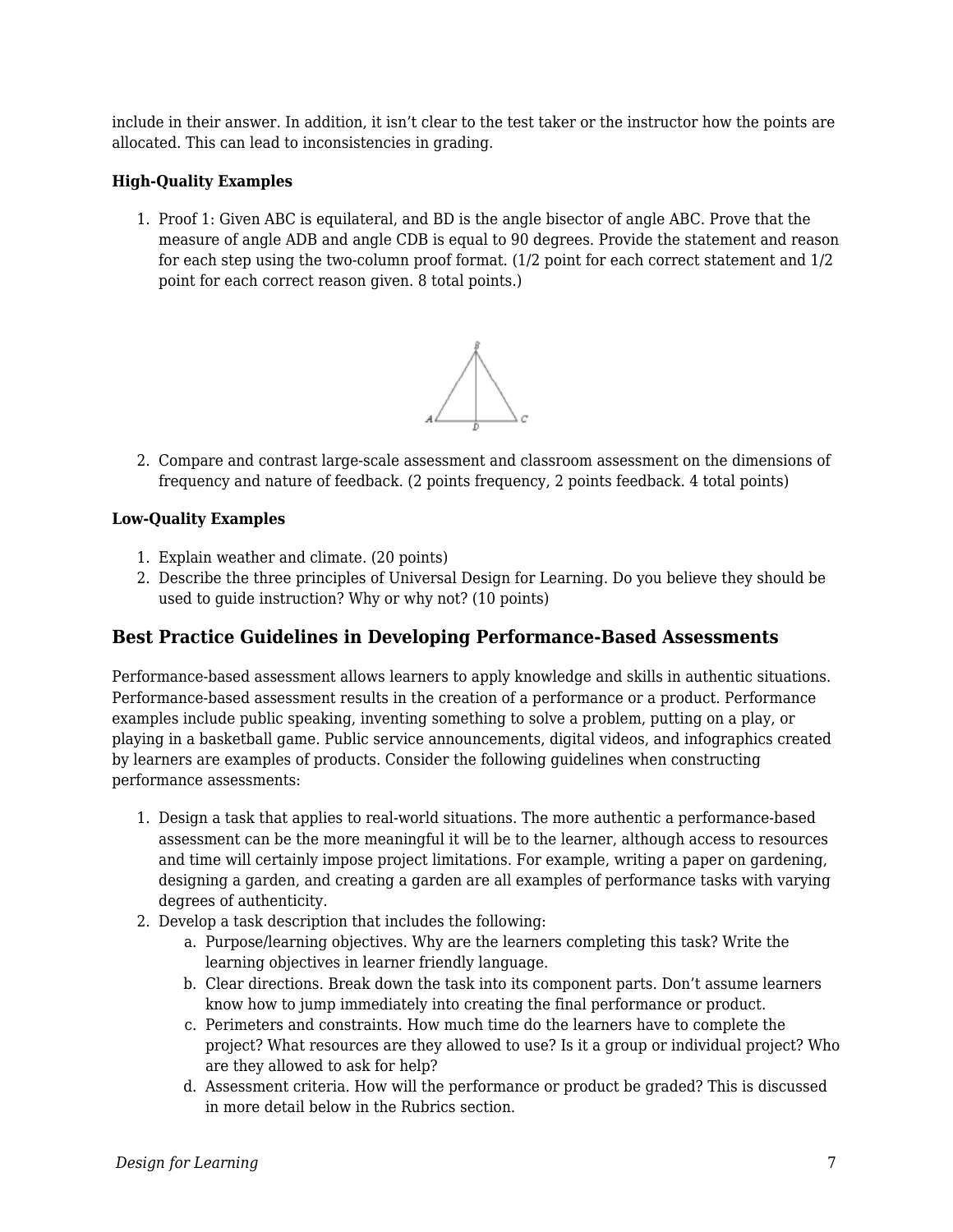- 3. Develop any job aides learners will need in order to complete the task. Do you need to teach any additional skills such as how to locate articles in a database, how to measure volume, or how to use a particular piece of software?
- 4. If at all possible, provide learners with an example.

# **Rubrics**

As discussed earlier in the chapter, reliability is related to scoring consistency. One way to help ensure scoring consistency is to use rubrics for grading subjective assessment items, including essay questions and performance assessments. Rubrics focus the attention of a grader on what is most important about the assignment. Rubrics include topics or elements and descriptions of levels of performance. This provides a roadmap for how to assess an assignment that is more subjective than a multiple-choice question. Without a rubric, it is easy for a grader to grade for one thing for the first 10 papers and grade for something else the last 10 papers. This occurs when an instructor has a lot of papers to grade, grading takes place over several days, and if more than one instructor is grading the same assignment. Providing a rubric up front is also beneficial to the student. They communicate to the student from the beginning what is important, on what to focus, and where to spend time and energy.

There are three types of rubrics: holistic, analytic, and single-point. This section will focus on analytic rubrics, because they allow instructors to assess the component parts of the performance assessment individually and provide the clearest grading criteria. Several additional resources about the different types of rubrics are provided below.

An analytic rubric consists of criteria, levels of performance, and descriptors.

#### **Figure 1**

*Example of an Analytic Rubric*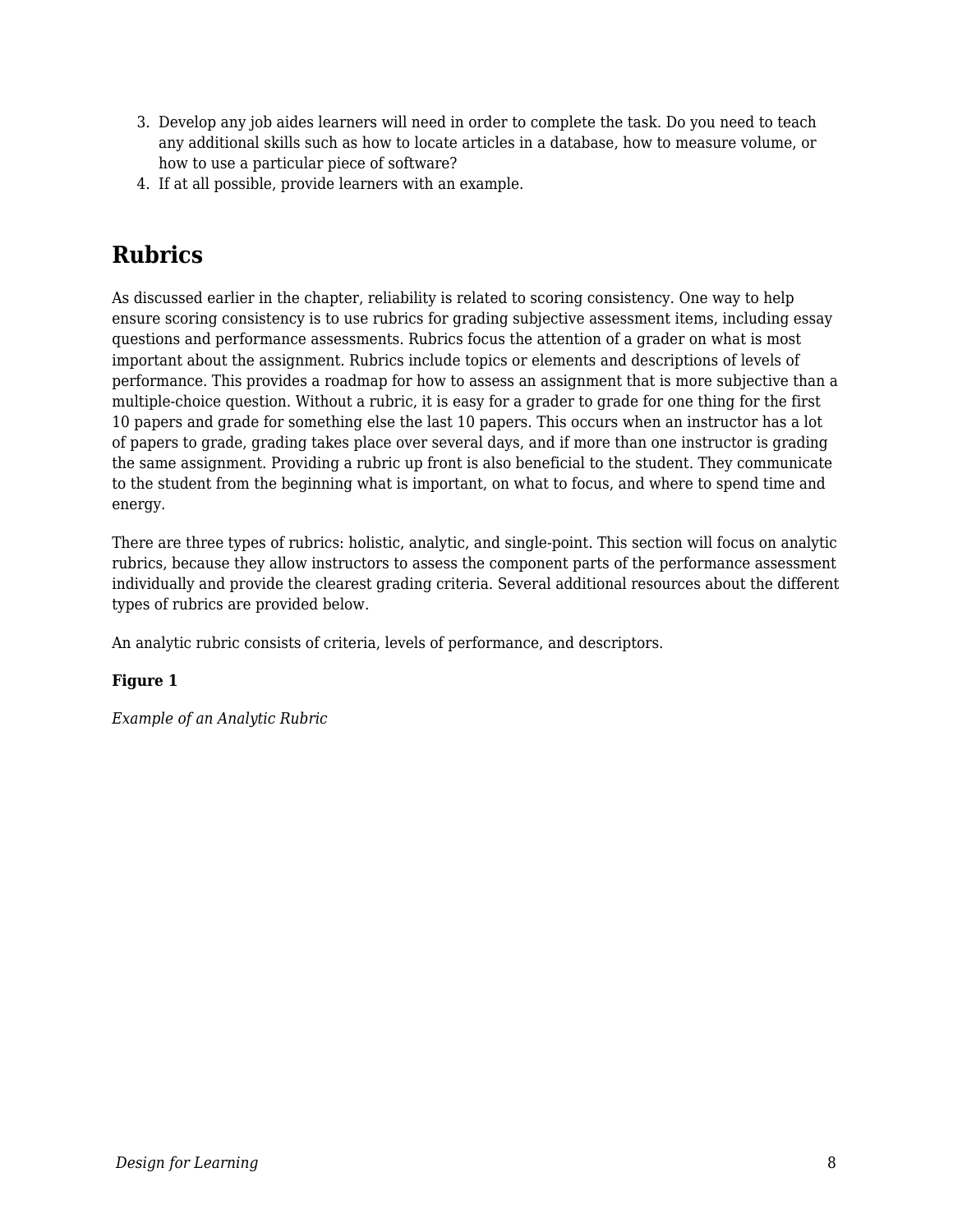|                           | <b>Exceeds Expectations</b> | <b>Meets Expectations</b> | <b>Below Expectations Levels</b> |
|---------------------------|-----------------------------|---------------------------|----------------------------------|
| Accuracy of               | Product includes            | Product includes          | Product includes                 |
| information               | accurate references to      | accurate references to    | inaccurate references            |
|                           | the UDL Principles and      | the UDL Principles or     | to the UDL Principles            |
|                           | Guidelines.                 | Guidelines only.          | and/ or Guidelines.              |
|                           | 3 points                    | $2.5 - 2$ points          | < 2 points                       |
| <b>Depth of Knowledge</b> | Product shows use of        | Product shows             | Product shows a basic            |
|                           | complex thinking            | application of UDL        | knowledge of UDL                 |
|                           | about what Universal        | concepts and why it is    |                                  |
|                           | Design for Learning is      | important for teaching    | Or                               |
|                           | and why it is important     | and learning.             |                                  |
|                           | for teaching and            |                           | Information about UDL            |
|                           | learning.                   | Explanation/              | is inaccurate.                   |
|                           |                             | justification may lack    |                                  |
|                           | Explanation/                | clarity.                  | Or                               |
|                           | justification is clear and  |                           |                                  |
|                           | includes multiple and       | Justification includes    | Justification does not           |
|                           | varied facets of UDL.       | multiple and varied       | include multiple or              |
|                           |                             | facets of UDL.            | varied facets of UDL.            |
|                           | 3 points                    | $2.5 - 2$ points          | < 2 points                       |
| <b>UDL Examples</b>       | Product includes            | Product includes          | Product does not                 |
|                           | concrete examples of        | concrete examples of      | includes concrete                |
|                           | <b>UDL Principles and</b>   | UDL Principles only.      | examples of UDL                  |
|                           | Guidelines.                 |                           | Principles or                    |
|                           |                             |                           | Guidelines.                      |
|                           |                             |                           | Or                               |
|                           |                             |                           | Examples may be                  |
|                           | 3 points                    | $2.5 - 2$ points          | general.                         |
|                           |                             |                           | $<$ 2 points                     |

#### **Best Practice Guidelines for Creating Rubrics**

- 1. Determine the criteria. Criteria can be written as a learning objective or category. Criteria should be measurable, important to the performance task, and taught. For example, creativity is often assessed in performance-based assessments. If creativity was not explicitly taught, it shouldn't be measured.
- 2. Determine the weight of each criteria. Will they all be worth the same amount of points or will some count for more than others?
- 3. Determine the number of performance levels. How many levels of the rating scale will be delineated on the rubric? Will they be numbers such as 4, 3, 2, 1 or descriptive such as developing, meets expectations, and exceeds expectations. Typically, analytic rubrics contain three to five performance levels.
- 4. Write descriptors for each of the performance levels. This is the hardest part! Descriptors should address the quality of the product. It is okay to count project elements for some of your criteria (i.e. number of references, number of graphs), but not for all of them. See examples of quality and numerical descriptors below.

## **Numerical Descriptors vs Quality Descriptors Example**

#### **Table 4**

*Numerical Descriptors in an Annotated Bibliography Rubric*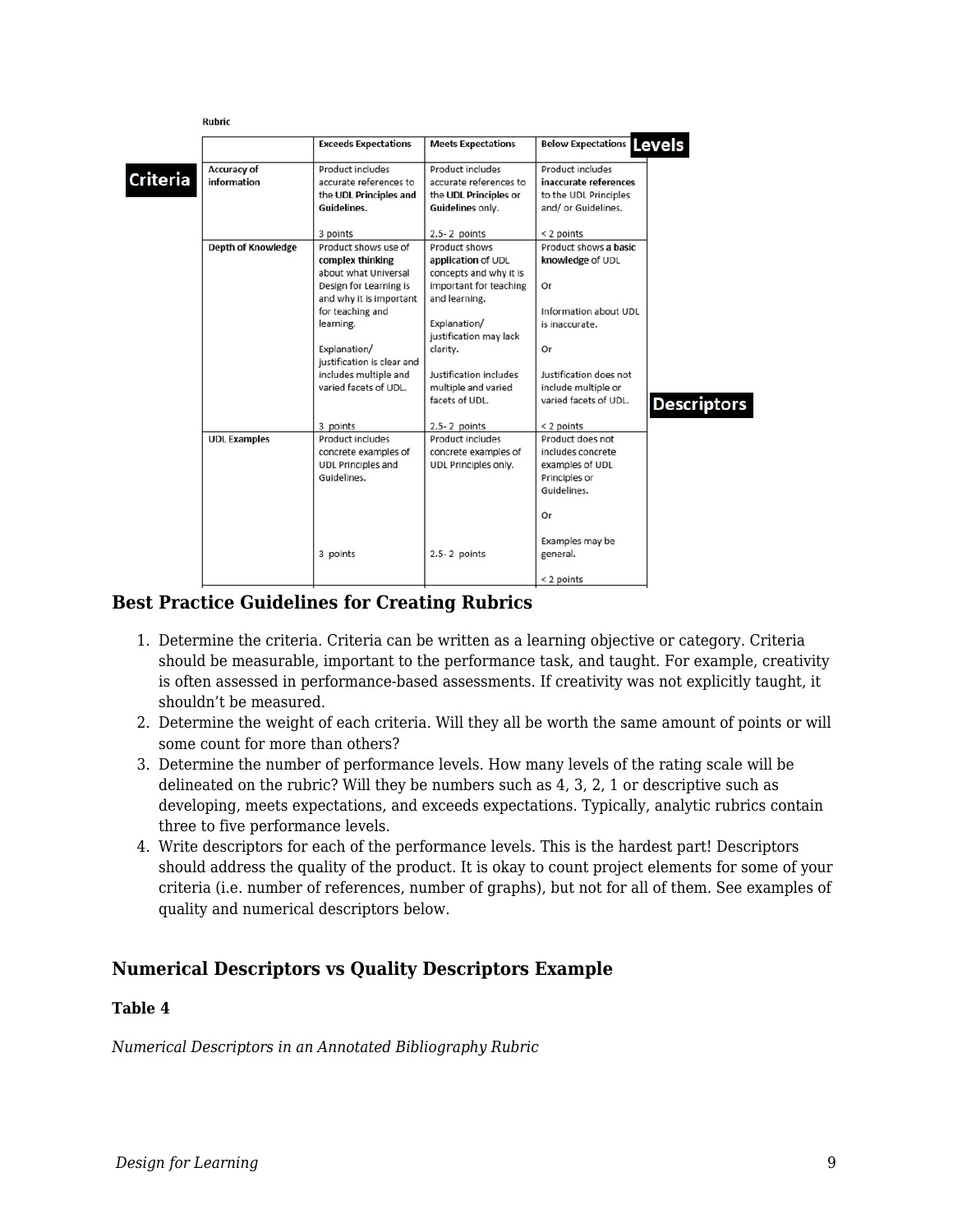| Quality /<br><b>Reliability of</b><br><b>Sources</b> | All sources cited<br>are reliable and<br>trustworthy. | At least 80% of<br>sources cited are<br>reliable and<br>trustworthy. | At least 50% of<br>sources are reliable sources cited are<br>and trustworthy. | Less than 50% of<br>reliable and<br>trustworthy. |
|------------------------------------------------------|-------------------------------------------------------|----------------------------------------------------------------------|-------------------------------------------------------------------------------|--------------------------------------------------|
|                                                      | 5 points                                              | 4-3 points                                                           | 2 points                                                                      | $0-1$ point                                      |

**Table 5**

*Quality Descriptors in a Technology Lesson Plan Rubric*

|                                                                                                                                                                                                                                  | <b>Exceeds</b><br><b>Expectations (A)</b>                                                                                                                                                     | <b>Meets Expectations</b><br>(B to C)                                                                                                                                              | <b>Below</b><br><b>Expectations (C-</b><br>and below)                                                                                  |
|----------------------------------------------------------------------------------------------------------------------------------------------------------------------------------------------------------------------------------|-----------------------------------------------------------------------------------------------------------------------------------------------------------------------------------------------|------------------------------------------------------------------------------------------------------------------------------------------------------------------------------------|----------------------------------------------------------------------------------------------------------------------------------------|
| <b>Teacher candidate develops</b><br>a learner-centered,<br>technology-integrated<br>activity that promotes<br>creativity, collaboration, or<br>communication, and results Actively includes<br>in a learner-created<br>product. | Activity promotes<br>significant learner<br>engagement through<br>creativity,<br>collaboration, and<br>communication.<br>opportunity for learner includes opportunity<br>to create a product. | Activity promotes<br>creatively,<br>collaboration, or<br>communication and<br>focuses on learner<br>engagement with<br>technology. Actively<br>for learner to create a<br>product. | Activity focuses on<br>teacher-use of<br>technology but<br>lacks opportunities<br>for learner<br>engagement and/or<br>product creation |
|                                                                                                                                                                                                                                  | 5 points                                                                                                                                                                                      | 2-4 points                                                                                                                                                                         | 1 point                                                                                                                                |

Note also that the rubric element directly above is written as a learning objective rather than simply a category.

# **Conclusion**

Aligning test items and performance assessments to learning objectives, using best practice guidelines to create assessments, and using rubrics to grade complex tasks, are strategies instructional designers can use to develop high-quality assessments. High-quality assessments provide instructors with accurate information regarding the extent to which learners met the learning objectives, a critical component of the teaching and learning process. Accurate assessment results help instructional designers plan future instruction, adapt current instruction, communicate levels of understanding to students, and examine the overall effectiveness of instruction and course design.

# **References**

Anderson, L.W. (Ed.), Krathwohl, D.R. (Ed.), Airasian, P.W., Cruikshank, K.A., Mayer, R.E., Pintrich, P.R., Raths, J., & Wittrock, M.C. (2001). A taxonomy for learning, teaching, and assessing: A revision of Bloom's Taxonomy of Educational Objectives (Complete edition). New York: Longman.

Webb, N. (1999). Alignment of science and mathematics standards and assessments in four states (Research Monograph No. 18). Washington, DC: CCSSO.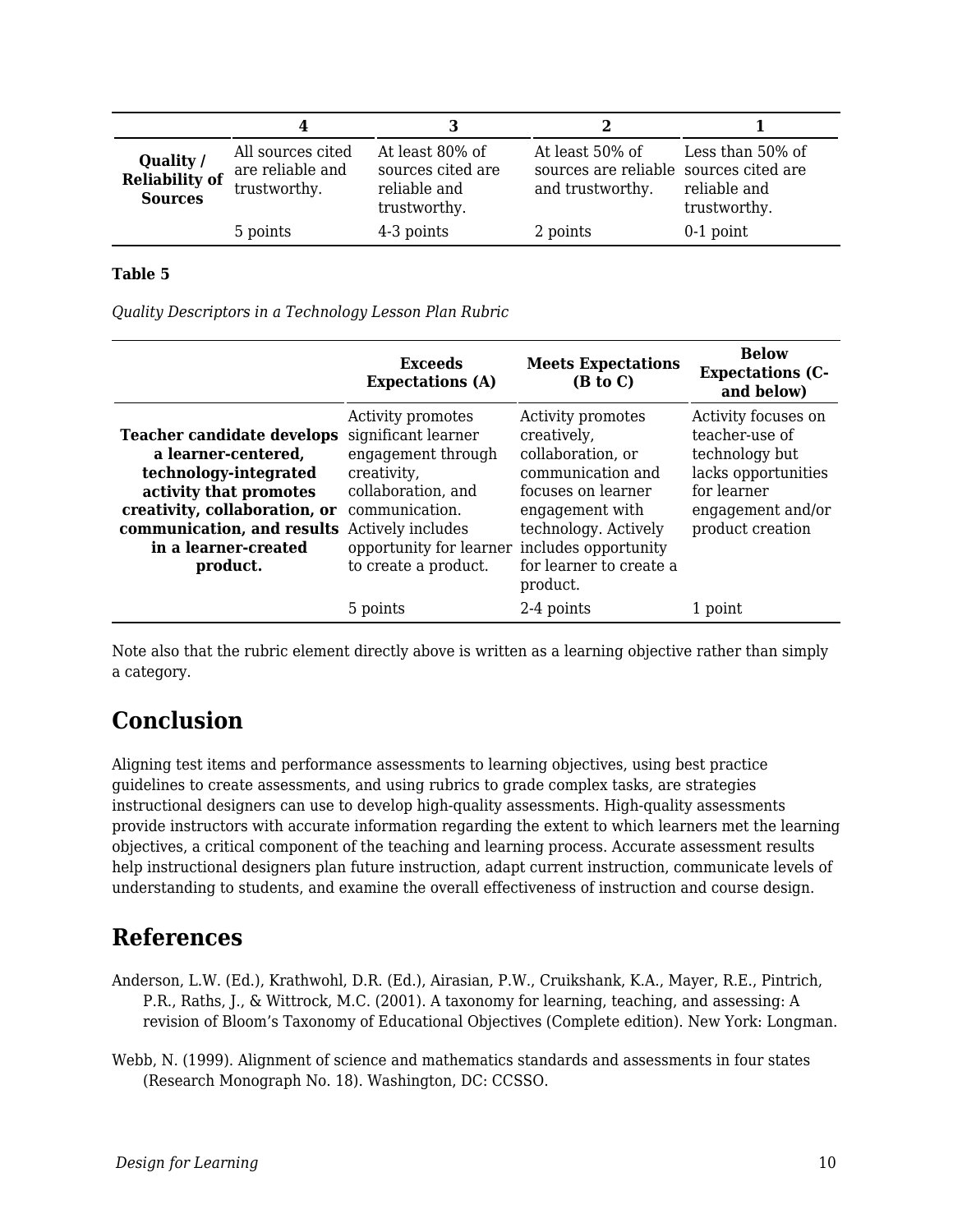#### **Additional Readings and Resources**

- [Assessment Alignment Table Template](https://docs.google.com/document/d/1JoTElBJjn1hoPRB1fuUJvXZsR-GA62_smyVV1bbodLc/edit?usp=sharing) (also included at the end of this chapter)
- [Making Data Driven Decisions using Assessment Data](https://docs.google.com/document/d/1gcAOPCr2qqR9WriIl6M0EanVz202W0UsuAaPPodPmOI/edit?usp=sharing)
- [Single-point, Analytic, and Holistic Rubrics](https://www.cultofpedagogy.com/holistic-analytic-single-point-rubrics/)
- [Rubric Wordsmith](https://www.aac.ab.ca/wp-content/uploads/Rubrics/BBRp18-23.pdf)
- [Table of Specifications Template](https://docs.google.com/document/d/1kGTkw0LtVB8aWOG3fOYDxpR5H5FP_AxbJ62eH1sWZLA/edit?usp=sharing) (also included at the end of this chapter)

# **Templates**

#### **Assessment Alignment Tables**

Use this template to align your course goals, student learning objectives and assessments. This table helps instructional designers ensure that they have assessed all course goals and objectives. Delete the sample goals, objectives, and assessments in the blue font below and insert your own.

#### **Table 6**

#### *Example Alignment Table*

| <b>Course Goal</b>                                                                                          | <b>Student Learning Objective (SLO)</b>                                                                                                                                                                  | Assessment(s)                                  |
|-------------------------------------------------------------------------------------------------------------|----------------------------------------------------------------------------------------------------------------------------------------------------------------------------------------------------------|------------------------------------------------|
| Plan and implement meaningful<br>learning opportunities that<br>engage learners in the                      | SLO1. Develop a technology integrated<br>activity plan that meets the needs of<br>diverse learners (e.g. ELL, at-risk, gifted,<br>appropriate use of technology to learners with learning disabilities). | Technology Integration<br>Portfolio            |
| meet learning outcomes.                                                                                     | SLO <sub>2</sub> . Explain how and why to use<br>technology to meets the needs of diverse<br>learners (e.g. ELL, at-risk, gifted, students<br>with learning disabilities).                               | Technology Integration<br>Portfolio<br>Midterm |
| Use technology to implement<br>Universal Design for Learning.                                               | SLO3. Describe the elements of UDL<br>included in the technology integrated<br>activity.                                                                                                                 | Technology Integration<br>Portfolio            |
| Model and require safe, legal,<br>ethical, and appropriate use of<br>digital information and<br>technology. | SLO4. Describe legal, ethical, cultural, and Midterm<br>societal issues related to technology.                                                                                                           | Final                                          |

#### **Table of Specifications Template**

Use this template to create a table of specifications for a test. This table helps you align the learning objective, all items on a single test, and the level of knowledge being assessed. Using this table helps you ensure that each item on the test is related to the learning goals and that you are asking higher order questions about the topics. Add rows to this table as necessary.

#### **Table 7**

*Test Blueprint Template*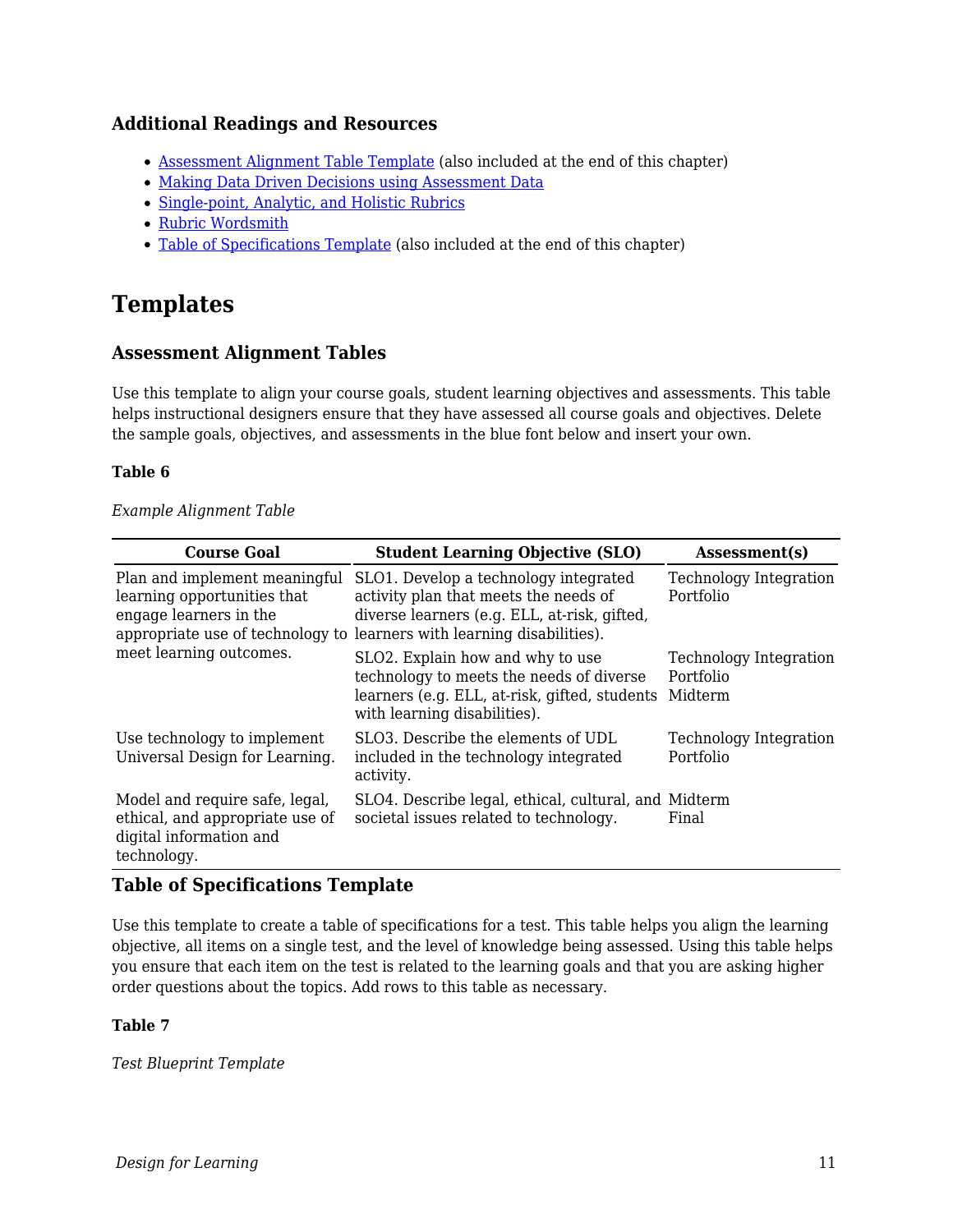| <b>Learning objective</b> | <b>Level of Knowledge</b>           |                                      |
|---------------------------|-------------------------------------|--------------------------------------|
|                           | <b>Lower Order Test Question #s</b> | <b>Higher Order Test Question #s</b> |
| Learning Objective #1     |                                     |                                      |
| Learning Objective #2     |                                     |                                      |
| Learning Objective #3     |                                     |                                      |
| Learning Objective #4     |                                     |                                      |
| Learning Objective #5     |                                     |                                      |